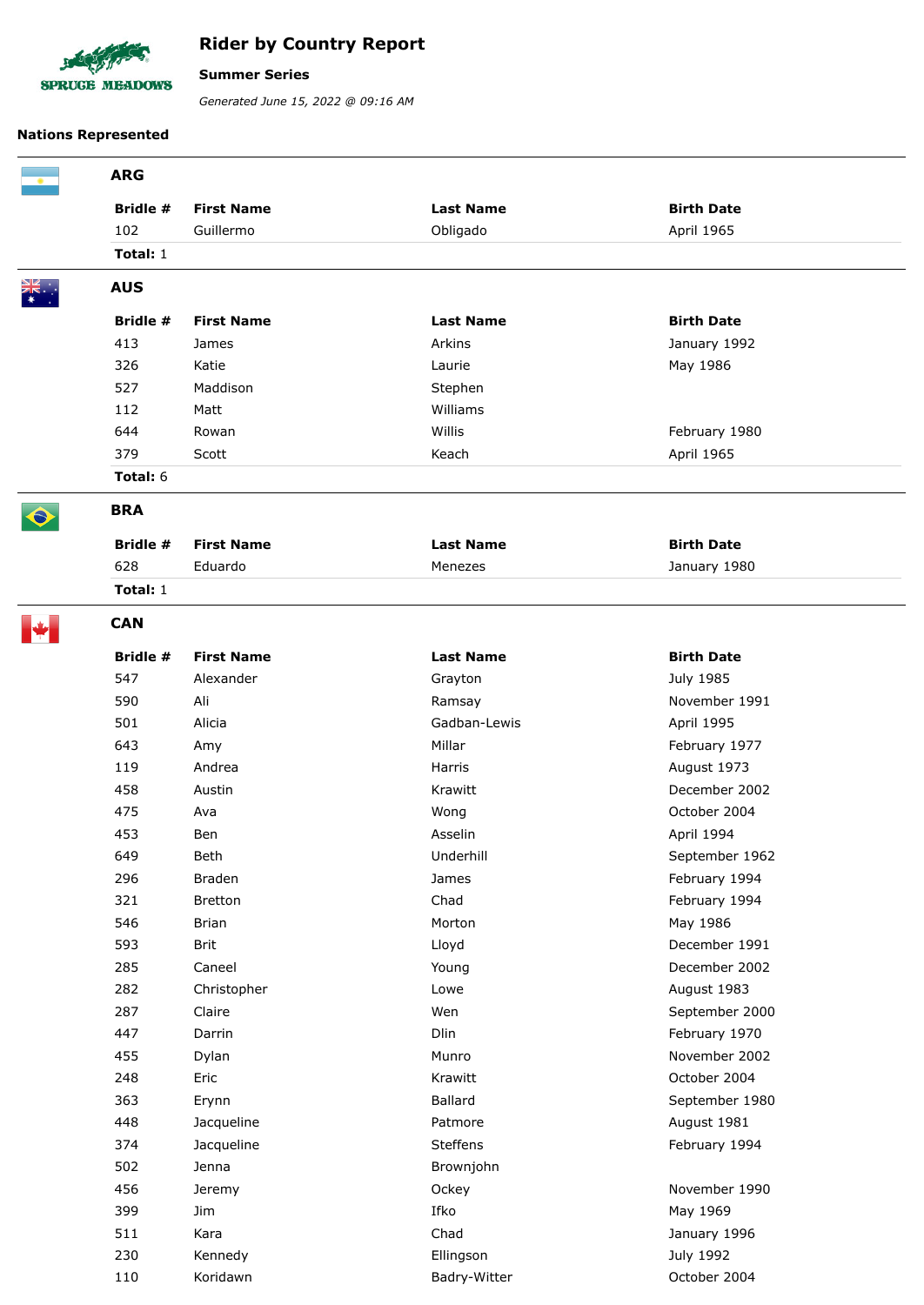|    | 503                    | Liam              | <b>Buckley</b>   | September 1983    |  |  |
|----|------------------------|-------------------|------------------|-------------------|--|--|
|    | 187                    | Lynn              | Macyk            | November 1971     |  |  |
|    | 400                    | Mac               | Cone             | August 1952       |  |  |
|    | 349                    | Madelaine         | Riddle           | December 1989     |  |  |
|    | 537                    | Madison           | Sproule          |                   |  |  |
|    | 250                    | Mario             | Deslauriers      | February 1965     |  |  |
|    | 476                    | Natasha           | Roszell          | May 2003          |  |  |
|    | 354                    | Nicole            | Walker           | November 1993     |  |  |
|    | 293                    | Nyah              | Chernoff         | December 2002     |  |  |
|    | 396                    | Rachel            | Cornacchia       | June 1989         |  |  |
|    | 301                    | Sam               | Walker           |                   |  |  |
|    | 288                    | Samara            | Heinrichs Prak   | September 1989    |  |  |
|    | 348                    | Sandra            | Malcolm          | February 1983     |  |  |
|    | 540                    | Sara              | Tindale          |                   |  |  |
|    | 386                    | Shauna            | Cook             | February 1975     |  |  |
|    | 300                    | Stella            | Chernoff         | October 2004      |  |  |
|    | 316                    | Stephanie         | Valdes           | June 1993         |  |  |
|    | 339                    | Susan             | Horn             | April 1984        |  |  |
|    | 548                    | Taylor            | Roney            | June 1993         |  |  |
|    | 634                    | Tiffany           | Foster           | July 1984         |  |  |
|    | 573                    | Trista            | Sillers          | September 2005    |  |  |
|    | 404                    | Vanessa           | Mannix           | April 1989        |  |  |
|    | 389                    | Wesley            | Newlands         | April 1988        |  |  |
|    | Total: 51              |                   |                  |                   |  |  |
|    | <b>COL</b>             |                   |                  |                   |  |  |
|    | Bridle #               | <b>First Name</b> | <b>Last Name</b> | <b>Birth Date</b> |  |  |
|    | 302                    | Carolina          | Ramelli Barrera  |                   |  |  |
|    | 306                    | Elisa             | Uribe Gutierrez  | November 1990     |  |  |
|    | 442                    | John              | Perez Bohm       | May 1975          |  |  |
|    | 307                    | Juan Manuel       | Gallego          | November 1976     |  |  |
|    | Total: 4               |                   |                  |                   |  |  |
|    | <b>EGY</b>             |                   |                  |                   |  |  |
|    | Bridle #               | <b>First Name</b> | <b>Last Name</b> | <b>Birth Date</b> |  |  |
|    | 569                    |                   | Nassar           |                   |  |  |
|    |                        | Nayel             |                  | January 1991      |  |  |
| NZ | Total: 1<br><b>GBR</b> |                   |                  |                   |  |  |
| ZK | Bridle #               | <b>First Name</b> | <b>Last Name</b> | <b>Birth Date</b> |  |  |
|    | 507                    | Matthew           | Sampson          | August 1990       |  |  |
|    | Total: 1               |                   |                  |                   |  |  |
|    |                        |                   |                  |                   |  |  |
|    | <b>IRL</b>             |                   |                  |                   |  |  |
|    | Bridle #               | <b>First Name</b> | <b>Last Name</b> | <b>Birth Date</b> |  |  |
|    | 265                    | Captain Brian     | Cournane         | September 1982    |  |  |
|    | 215                    | Conor             | Swail            | November 1971     |  |  |
|    | 406                    | James             | Chawke           | April 1988        |  |  |
|    | 262                    | James             | <b>Brennan</b>   | January 1991      |  |  |
|    | 385                    | Jordan            | Coyle            | January 1993      |  |  |
|    | 270                    | Julian            | Cournane         |                   |  |  |
|    | 582                    | Mark              | Kinsella         |                   |  |  |
|    | 158                    | Paul              | O'Shea           | January 1977      |  |  |
|    | 206                    | Robert            | Blanchette       | December 1970     |  |  |
|    | Total: 9               |                   |                  |                   |  |  |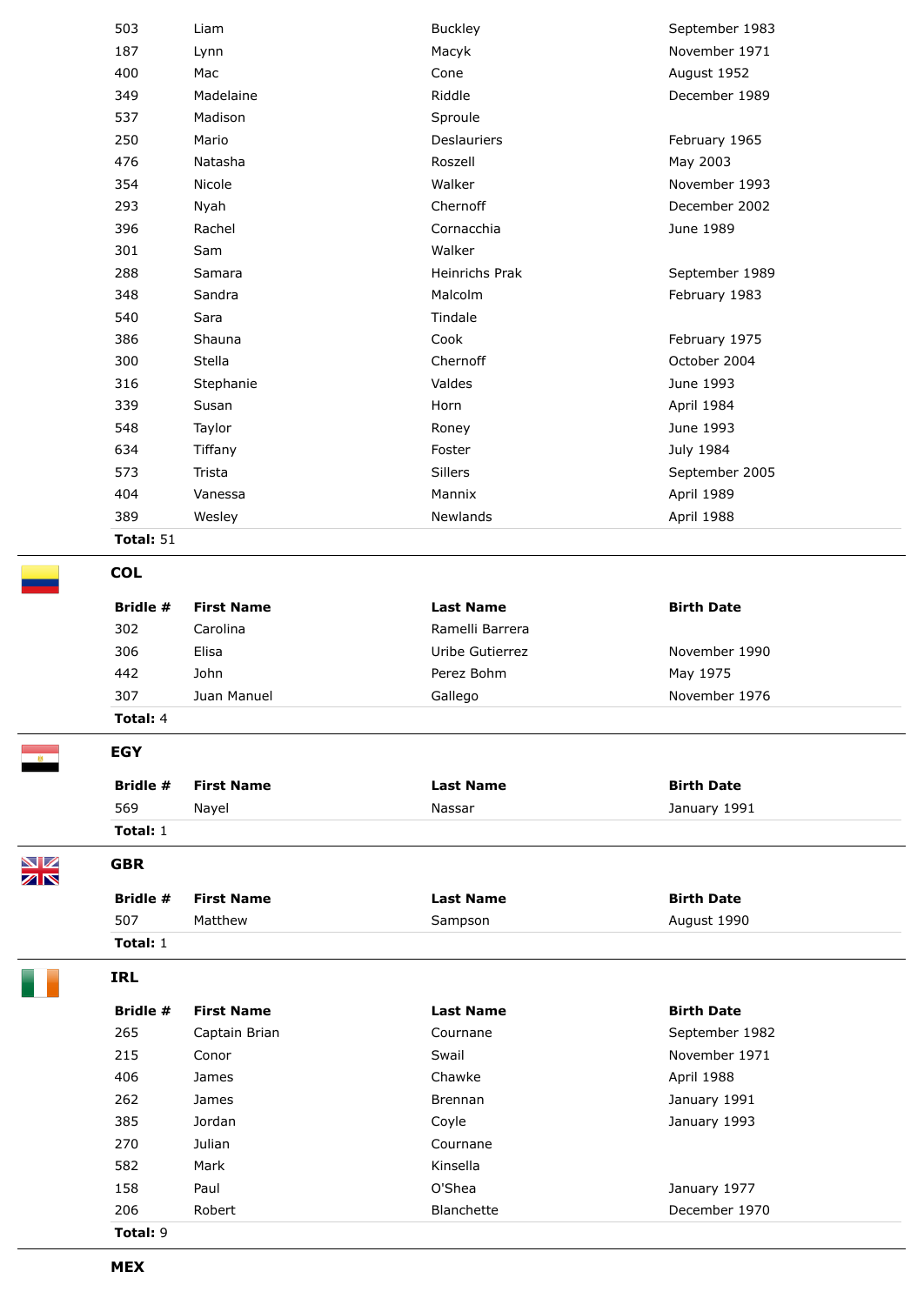| Ð | Bridle #         | <b>First Name</b>  | <b>Last Name</b>       | <b>Birth Date</b> |
|---|------------------|--------------------|------------------------|-------------------|
|   | 522              | Alberto            | Sanchez - Cozar        | December 1977     |
|   | 612              | Ana Sofia          | Legorreta              |                   |
|   | 426              | Andres             | Gonzalez Dufrane       | June 1997         |
|   | 508              | Antonio            | Maurer                 | February 1963     |
|   | 186              | Armando            | Hassey                 | September 1984    |
|   | 630              | Carlos             | Hank Guerreiro         | June 2000         |
|   | 486              | Claudia            | Ballesteros Zavala     | June 1988         |
|   | 515              | Claudia            | Michel Rodriguez       | December 1999     |
|   | 435              | Daniel             | Rihan                  | June 2001         |
|   | 482              | Daniel             | Pedraza Littlewood     | September 1989    |
|   | 129              | Emiliano           | Gutierrez              |                   |
|   | 419              | Eugenio            | Garza Perez            | July 1996         |
|   | 600              | Federica           | Fernandez              | October 2005      |
|   | 625              | Federico           | Fernandez              | March 1968        |
|   | 622              | Jackeline Krystell | Lopez Castro           |                   |
|   | 617              | Jesus Francisco    | Orantes Haua           | July 2001         |
|   | 126              | Jorge              | Canedo Vincent         |                   |
|   | 123              | Jose Alberto       | Martinez Vazquez       | August 1998       |
|   | 607              | Jose Antonio       | Chedraui Eguia         | June 1966         |
|   | 604              | Jose Antonio       | Chedraui Prom          | September 1993    |
|   | 167              | Juan Jose          | Zendejas Salgado       | May 1993          |
|   | 610              | Juan Pablo         | Chedraui Prom          | May 1997          |
|   | 526              | Lucia              | Michel                 |                   |
|   | 403              | Luciana            | Gonzalez Guerra        | May 2002          |
|   | 578              | Luis Alejandro     | Plascencia Onate       | December 1991     |
|   | 424              | Manuel             | Gonzalez Dufrane       | May 1994          |
|   | 519              | Maria              | Michel Rodriguez       | August 2001       |
|   | 524              | Miguel             | Maron Kahwagi          | November 1988     |
|   | 414              | Miguel Angel       | Torres Hernandez       | August 1987       |
|   | 122              | <b>Nicolas</b>     | Pizarro                | September 1978    |
|   | 441              | Nicolas            | Rihan                  | November 2002     |
|   | 127              | Nicolas            | Pizarro Suarez Barriga | January 2006      |
|   | 149              | Nicole             | Meyer Robredo          | September 2000    |
|   | 154              | Oscar              | Barragan               | July 1998         |
|   | 561              | Patricio           | Pasquel                | March 1972        |
|   | 621              | Rodrigo            | Castaneda              | October 2004      |
|   | 222              | Sofia              | Larrea Burillo         | August 1990       |
|   | 520              | Sofia              | Michel                 | May 2004          |
|   | 221              | Xaviera            | Maurer Buch            | July 2006         |
|   | <b>Total: 39</b> |                    |                        |                   |
|   | <b>NED</b>       |                    |                        |                   |
|   | Bridle #         | <b>First Name</b>  | <b>Last Name</b>       | <b>Birth Date</b> |
|   | 445              | Piet               | van Genugten           | September 1980    |
|   | Total: 1         |                    |                        |                   |
|   | <b>NZL</b>       |                    |                        |                   |
|   | Bridle #         | <b>First Name</b>  | <b>Last Name</b>       | <b>Birth Date</b> |
|   | 237              | Uma                | O'Neill                | March 1995        |
|   | Total: 1         |                    |                        |                   |
|   | <b>PHI</b>       |                    |                        |                   |
|   | Bridle #         | <b>First Name</b>  | <b>Last Name</b>       | <b>Birth Date</b> |
|   | 273              | Katrina            | Montinola              | November 1965     |
|   | Total: 1         |                    |                        |                   |
|   |                  |                    |                        |                   |